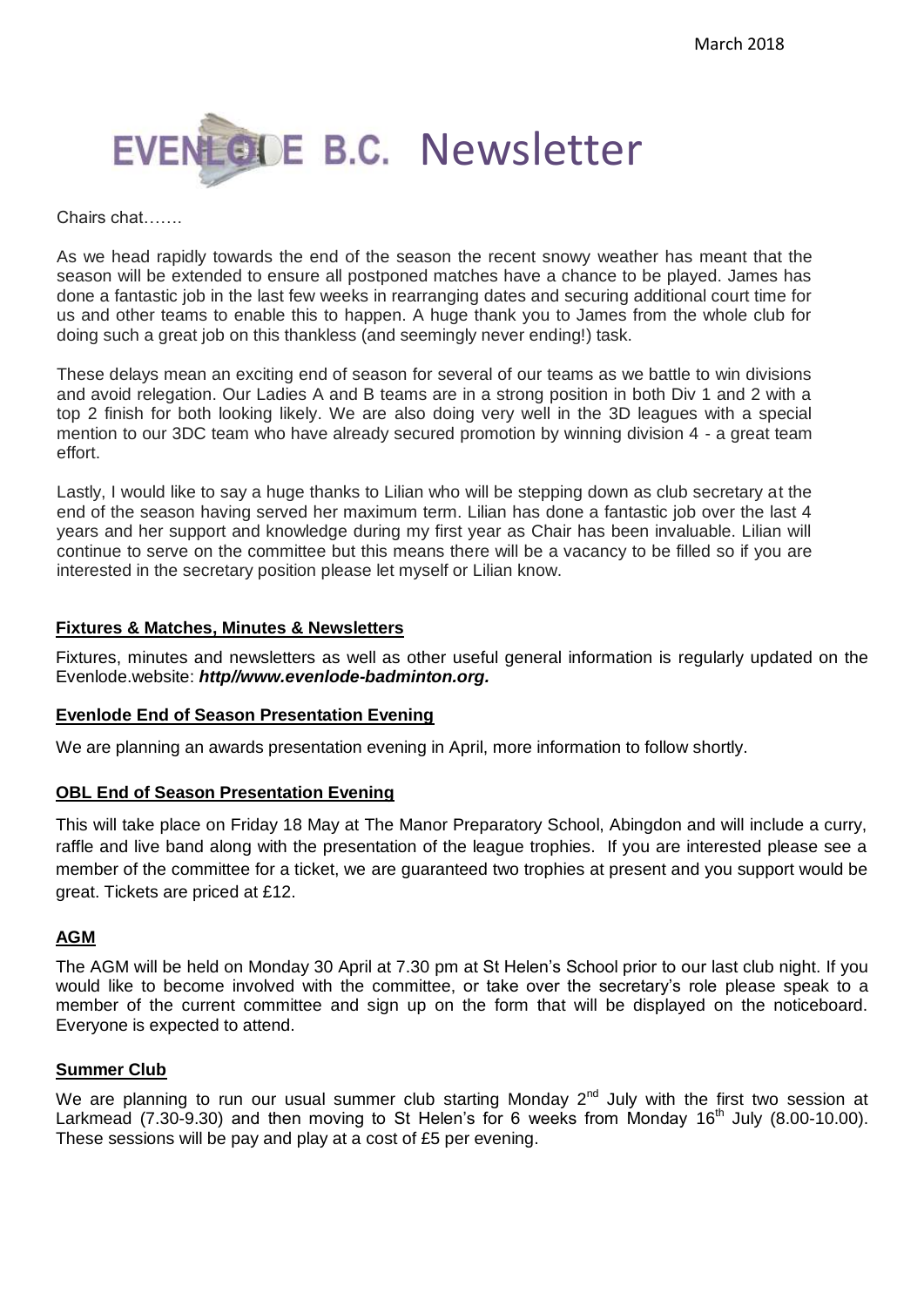# **Facebook**

Why not join our facebook page 'Evenlode Badminton Club' for latest news updates and information.

## **Fixtures Secretary Report**

As the season draws to and end it worth reflecting on what Evenlode has done this year. We have 14 league teams making us the club with the most teams in the Oxfordshire league. So far we have won two trophies, well done to 3D C and Mixed C teams. The 3D B missed out on league title by 8 points. The ladies B team are top of Div 2 but have to see what the teams below them do. Ladies A are pushing Windrush A and Abingdon A hard, still a few games to go in that league. This year the 5D league started running again and the Evenlode team did very well, highlight has to be beating Abingdon A. The Men's teams have at times found it hard going, a little bit of luck here and there, players being available, it might have been a whole lot different. I have to say it was great to see Men's D field a team of U18's recently and they won the match; quite funny for Captain Steve Vaughan when you consider he is older than the combined age of 4 players from that team.





## **Junior Club**

At Start of season we lost nearly 15 players to the County set up and a few juniors moved up into adult club, this dropped our numbers to around 28. Over the season we have taken on several new juniors and our numbers stand at 52, soon to be 54 if two more decide to join. It is fair to say we are the largest junior club in Oxfordshire now. It is great to see so many under 18's playing in the teams for Evenlode this year. We also have a number of players representing the County as well, and this years' Oxfordshire ICT team has 6 Evenlode players out of 10 in it.

## **Junior News**

Congratulations to Safia, Bron Maisie, Luke, Charlie and Albie who have all been selected to represent Oxfordshire at the U18 ICT which is held in Nottingham during April, this is a 4 day tournament in which most of the counties enter with teams from Ireland, Guernsey and Wales. Good Luck also to Tracie Marriott one of the team managers and to Jamie Cackett who is one of the team coaches. Go Oxfordshire.

Charlie Driver and Maddy Cook won Hertfordshire U17 Bronze grade Tournament Mixed gold medal in January.

Bron and Maisie won Gold at Hereford U19 Bronze girls doubles that's 4 years in a row.

Albie won silver in boys doubles at West Midlands U15 silver and bronze in mixed and boys doubles at Warwick U15 Silver.

Congratulations to Charlie Driver who has won a staggering 8 gold, 5 silver and 5 bronze medals in various U16/U17 & U19 'bronze' competitions including gold county champion in the Oxfordshire U16 in singles, doubles and mixed. Read his player profile later in the newsletter.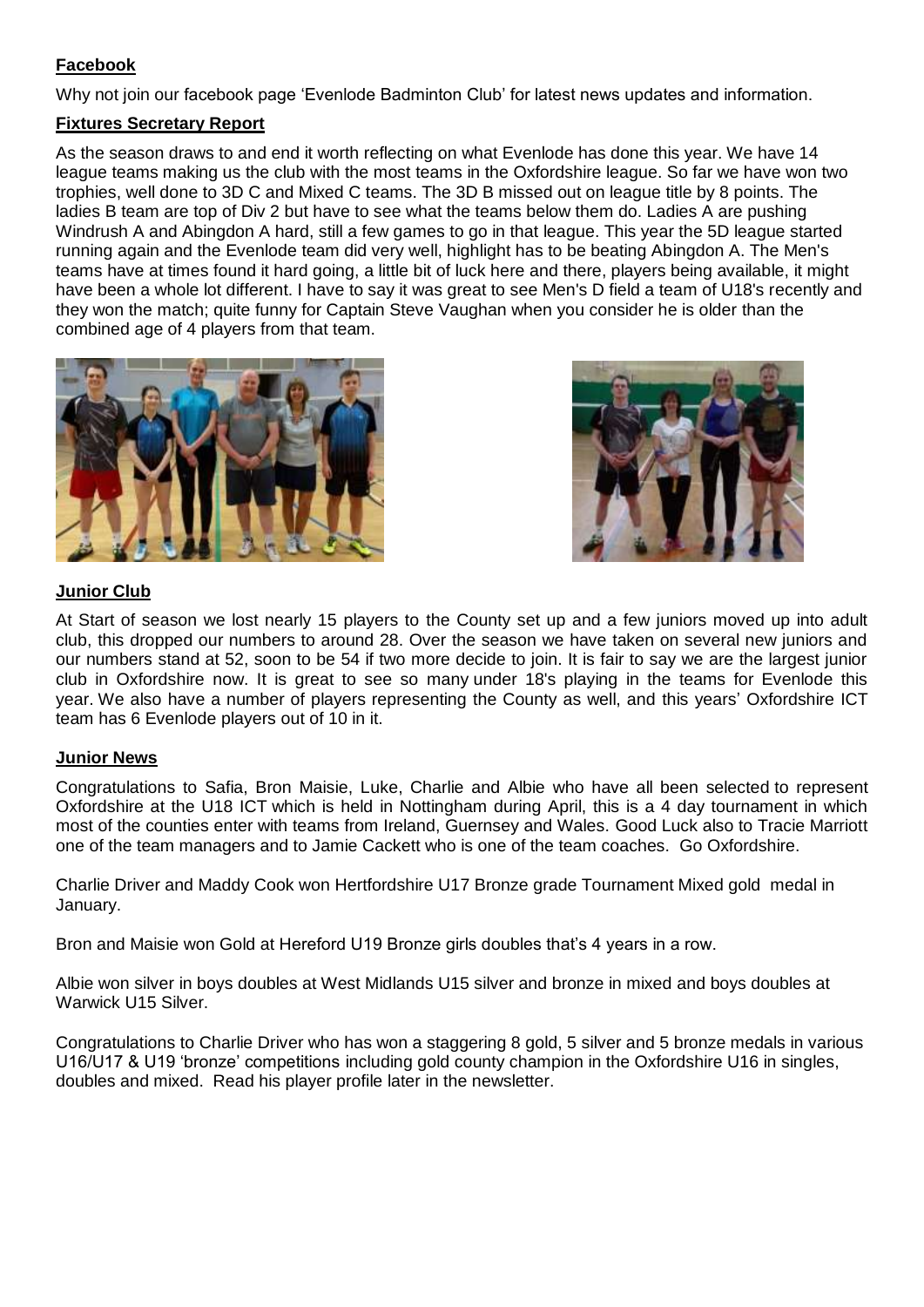# **Player Profiles – 10 Questions**

**Joe Sweeney**



I started playing about age 10 at SMASH badminton club based at St Helen's on a Saturday morning. I then started playing in the school team at John Mason, playing other schools and in inter-school tournaments. I built my confidence and went for county trials for U15s, but missed out in the first year and spent a year in the development squad. Got in the following year and played for county for the next 3 years. Enjoyed playing at Evenlode for a couple of years before leaving for University, where I spent 3 years playing for the University 1<sup>st</sup> team. I then came back to Evenlode and had a few good season, before having to retire mid-season for back injury. Had an operation on my back in July 2016 and after 11 months of physio came back for the 17/18 season. Found myself playing Men's C and 3DC this season with some appearances as a sub in other teams as well.

I have enjoyed playing in a variety of matches this season and having a laugh on and off court with all the members.

1. Best and worst venue played in. Best – St Helen's of course. Worst – Blewbury Village Hall, one court ice box with a low ceiling.

2. Badminton highlight/achievement to date.

Winning the league undefeated Men's B a few years back but I don't think anything will top bumping into Lin Dan coming out of his hotel at the 2012 Olympics and getting a photo with him.

3. Which discipline do you prefer?

Men's doubles. Like the fast play and staying on the attack.

4. What is the best and worst things about badminton?

Best - playing matches in a team/having fun and a laugh at club night. Worst – long trips to away matches and then coming away with a loss.

5. What other hobbies do you have? Ten pin bowling, swimming and video games

6. Favourite food and drink. Favourite dish would be Chicken New Yorker. Favourite drink would have to be Lucozade Orange!

7. Best film watched so far. Captain America: Civil War – Can't beat a good superhero film!

8. Car you own and would like to own.

Currently drive a Renault Megane Coupe 1.6. Realistically I would like a VW Golf Type R. If I won the lottery an Audi R8 V10 amongst others

9. Which club do you like playing against and why. Gosford Hill because I found the players friendly and there was good competition for our Men's C matches.

10. Best biscuits to eat at a Badminton match. Chocolate Bourbon, before, during and after!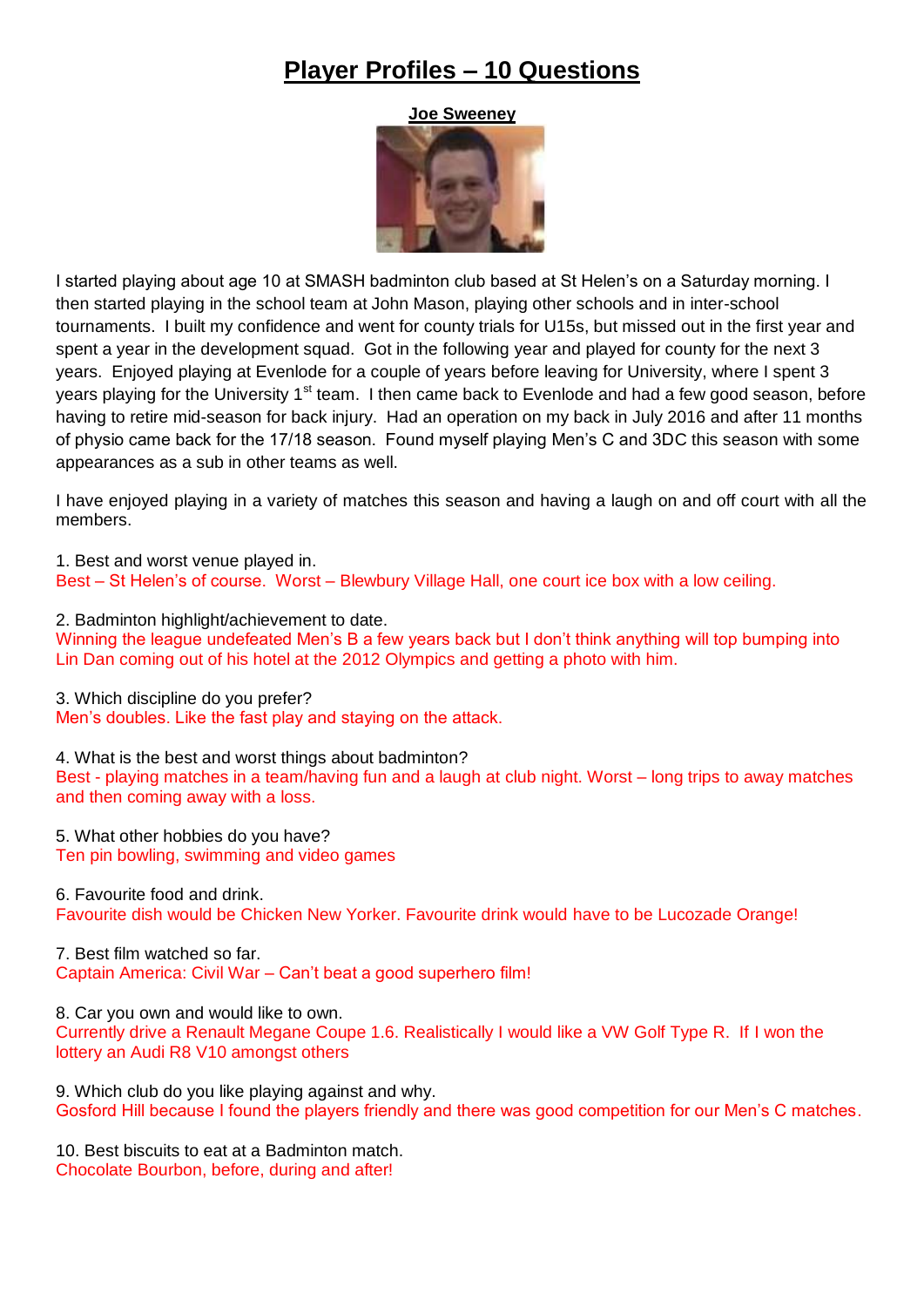## **Lilian Pallister – Club Secretary**



I started playing badminton at school at about 11 and then joined a newly formed club at West Buckland School, a one court hall at a private boys school (changing rooms in boys study block added to the attraction for a teenage girl growing up in the middle of Exmoor!!). I played mixed in the North Devon league. One of our player's mum used to supply copious amounts of food for our home matches on one court! I then moved to London, on to Northumberland and then Scotland and it wasn't until I moved back to Exeter that I took up badminton again, joining a local team. I was quite rusty to start with, but playing higher standard people brought my game up and when I moved to Abingdon 2 years later in 1994 I joined Evenlode and have been a member ever since (coming up for 24 years) starting in the Convent and then moving to St Helen's. Over the years I have played in a variety of teams and have seen members come and go and come back and go again! I have been Treasurer once and am just finishing my second term as Secretary.

1. Best and worst venue played in.

Best – Copperbox. Worst – Stonesfield, one court village hall, no space between end of court and stage and played on a Sunday afternoon.

2. Badminton highlight/achievement to date.

As Captain have won Mixed C a few time, but together with Simon (from Wallingford) won the local 'Better' games over 55's badminton competition organised by Vale of White Horse Leisure Centre and went on to represent the Vale and South Oxford at the Copperbox on the Olympic Park and came 11<sup>th</sup> out of 36 teams.

3. Which discipline do you prefer?

Mixed – James my long suffering partners does all the hard work running around at the back!

4. What is the best and worst things about badminton? Best – making me get off the sofa and do some exercise. Worst – Weekend matches.

5. What other hobbies do you have? Crossstitch, cooking and travelling

6. Favourite food and drink. Chilli and prosecco

7. Best film watched so far. Bridget Jones' Baby

8. Car you own and would like to own. Currently drive a Ford Fiesta, now the kids have learnt and passed their tests, thinking of upgrading to a mini.

9. Which club do you like playing against and why. Oxford Academy and Harwell – always good friendly ladies matches and close games.

10. Best biscuits to eat at a Badminton match. Chocolate chip cookies.